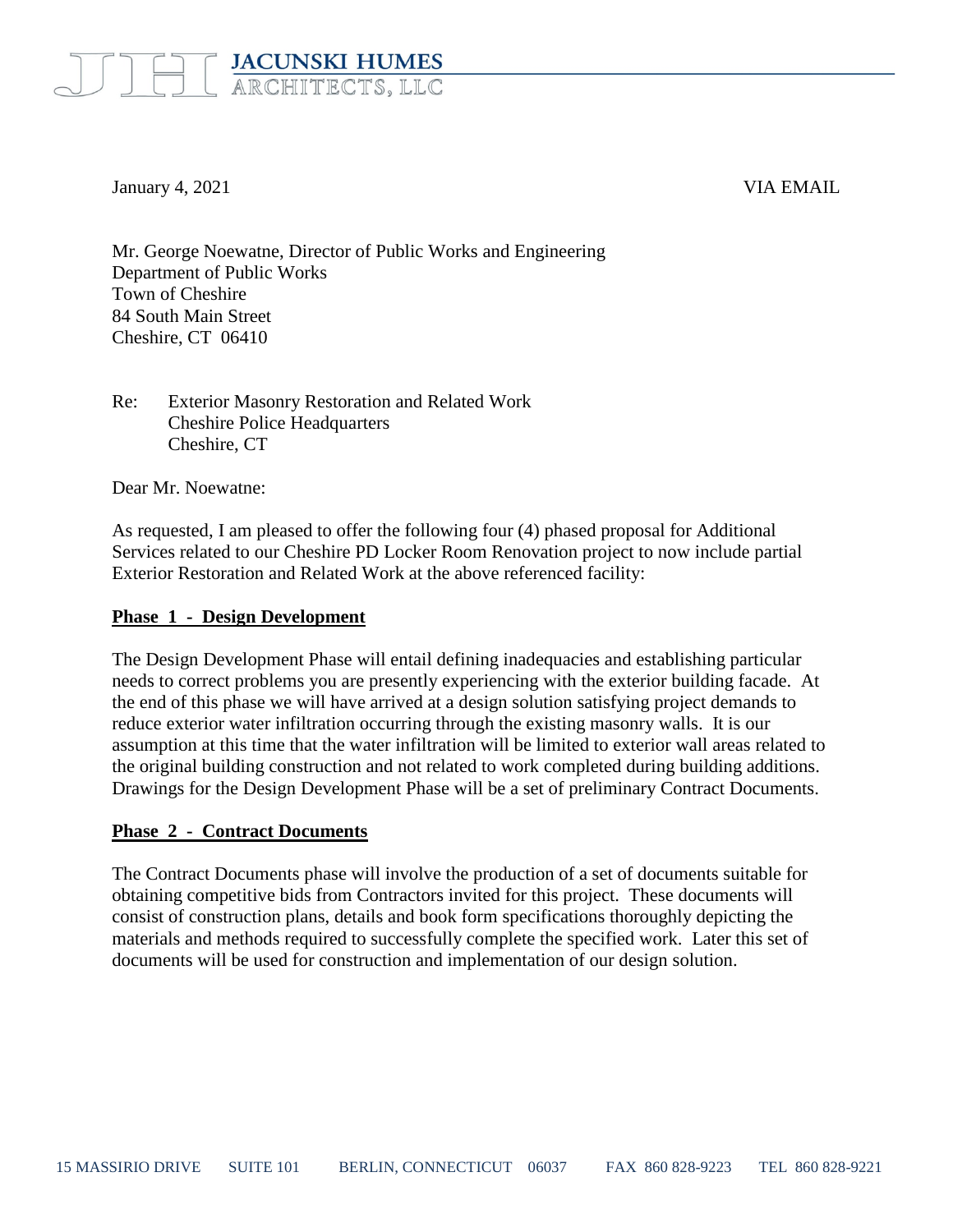## **Phase 3 - Bidding**

The Bidding phase will involve preparation of the Contract Documents for the competitive bidding process. We will arrange all bidding procedures; securement of State of Connecticut Wage Rates, bid advertising, pre-bid meeting, processing and distribution of addendum if required, and review of bids received. Following the bidding / review process, we will help in the selection of the Contractor and assist in the preparation of a contract for construction for signing between the Town of Cheshire and selected Contractor.

## **Phase 4 - Construction Administration**

The Construction Administration phase will be expanded to encompass our involvement in the administration of the Contract for Construction signed between the Town of Cheshire and selected Contractor. This phase would commence with an on-site pre-construction conference to introduce all parties involved and establish a preliminary project schedule. The Contractor's requisitions for payment will be reviewed by our office. The remainder of this phase will continue through processing of shop drawings, issuance of field clarifications, site job meetings, and close with a final review of the completed project.

#### **Partial East Elevation:**

Our fee for the above services will be lump sum broken down as follows:

| <b>Total Fee</b>                      | \$10,000.00 |
|---------------------------------------|-------------|
| Phase 4 - Construction Administration | \$2,000.00  |
| Phase 3 - Bidding                     | \$500.00    |
| Phase 2 - Contract Documents          | \$5,000.00  |
| Phase 1 - Design Development          | \$2,500.00  |

Work not included in the above Proposal are the services of an Industrial Hygienist if hazardous materials are found, laboratory analysis of existing materials, costs associated with exploratory demolition and costs of printing/copying of final Contract Documents. Printing costs of all preliminary phases of the project, travel expenses, postage and long distance communications are included in the Total Fee.